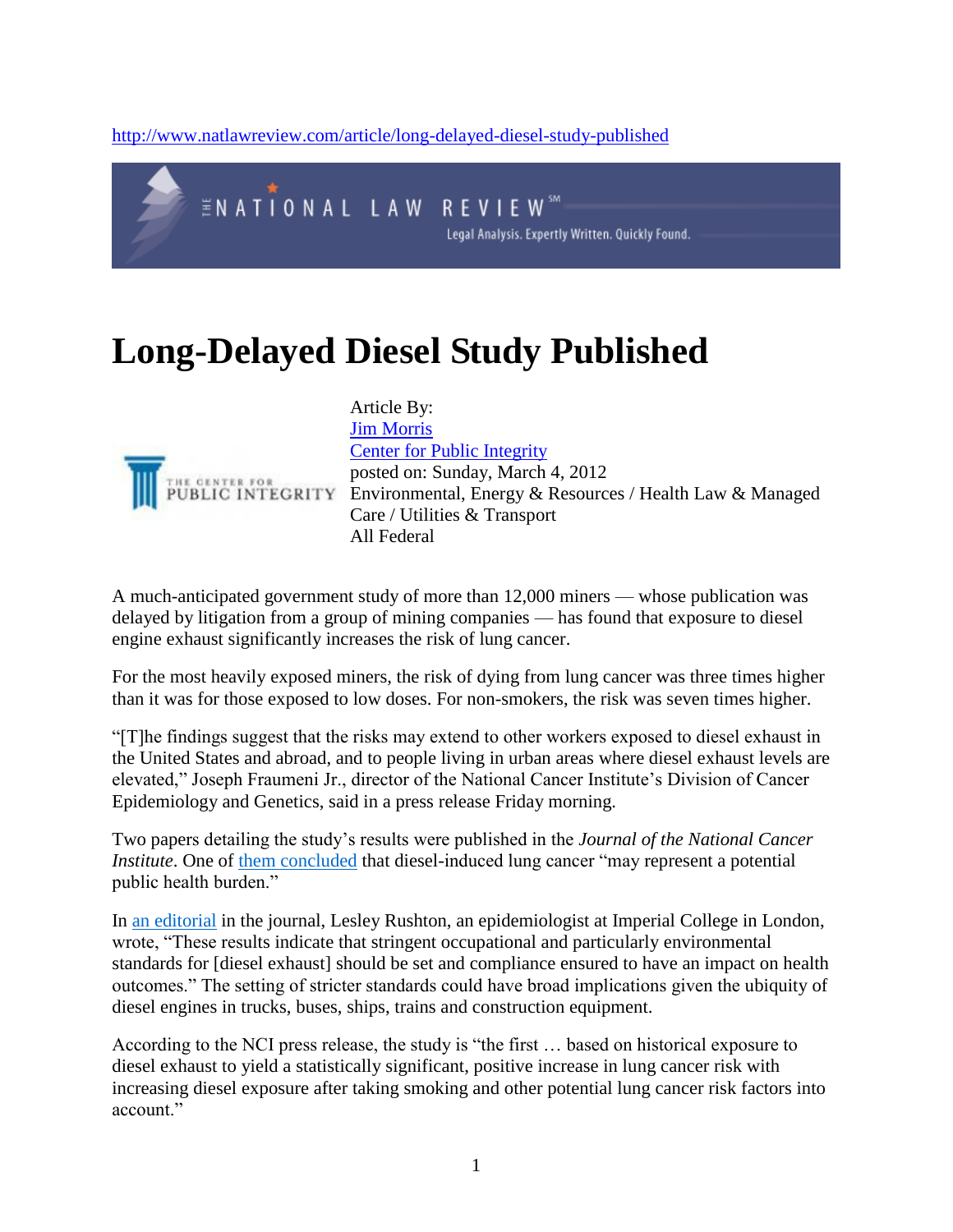The Center for Public Integrity [reported last month](http://www.iwatchnews.org/2012/02/06/8088/landmark-diesel-exhaust-study-stalled-amid-industry-and-congressional-objections) that publication of the \$11.5 million study, conceived in 1992 by the NCI and the National Institute for Occupational Safety and Health (NIOSH), had been held up by litigation from the Mining Awareness Resource Group, an industry organization that first challenged the research effort in 1996.

In court filings, lawyers for the group alleged that the study was "inaccurate and faulty" and would "likely spawn public concerns, regulatory actions, and lawsuits." They received favorable rulings from a federal judge in Louisiana, who ordered the Department of Health and Human Services to give the industry group and the House Committee on Education and the Workforce 90 days to review study data and documents before any papers could be published in scientific journals.

Last August, the judge held HHS — parent of the NCI and NIOSH — in contempt after finding that the agency had withheld study materials from the industry group and the committee. HHS insisted it had done nothing wrong; it appealed the contempt order and proceeded with plans to publish despite stern letters sent to several journals last month by industry lawyer Henry Chajet. In the letters, Chajet warned the journals' editors that publication "could cause our clients serious harm" and violate court orders.

In an emailed statement to the Center Friday afternoon, Chajet wrote that the Mining Awareness Resource Group — MARG — "is concerned by the [NCI] press release and the reported study conclusions, which are under review by a distinguished group of independent scientific and medical experts. When the review is complete, the experts and MARG will release it to the impacted employees, HHS, the Congress and the public.

"In the interim, MARG expresses its disappointment that HHS refused to provide the data and documents underlying the study to the study participants and independent scientific experts, before issuing its press release, which refusal was in violation of Congressional directives and a 2001 Federal Court Order."

The [second paper](http://www.oxfordjournals.org/our_journals/jnci/press_releases/attfielddjs035.pdf) published Friday in the *Journal of the National Cancer Institute* noted that "future occupational and environmental exposure levels to [diesel exhaust] should be less than those encountered during the study" due to the increasing use of cleaner-burning diesel engines.

"However," the paper's authors wrote, "there will continue to be [a] legacy of older equipment in operation, the extent and duration of this varying across different countries depending on economic prosperity. Certainly, many workers around the world, in mining and other industries and jobs, continue to be exposed … at levels similar to those observed in this study."

Allen Schaeffer, executive director of the Diesel Technology Forum, a nonprofit organization in Maryland that represents diesel engine manufacturers, fuel refiners and makers of emission control technology, cautioned against reading too much into the study.

"This research is really retrospective," Schaeffer said. "It looks at equipment and fuel that in some cases might have been 50 years old. From a practical perspective, equipment and fuel from as much as half a century ago bears little if any resemblance to modern technology." Emissions from newer diesel engines are "near zero," he said, and there probably aren't many older, dirtier engines still in use in the United States.